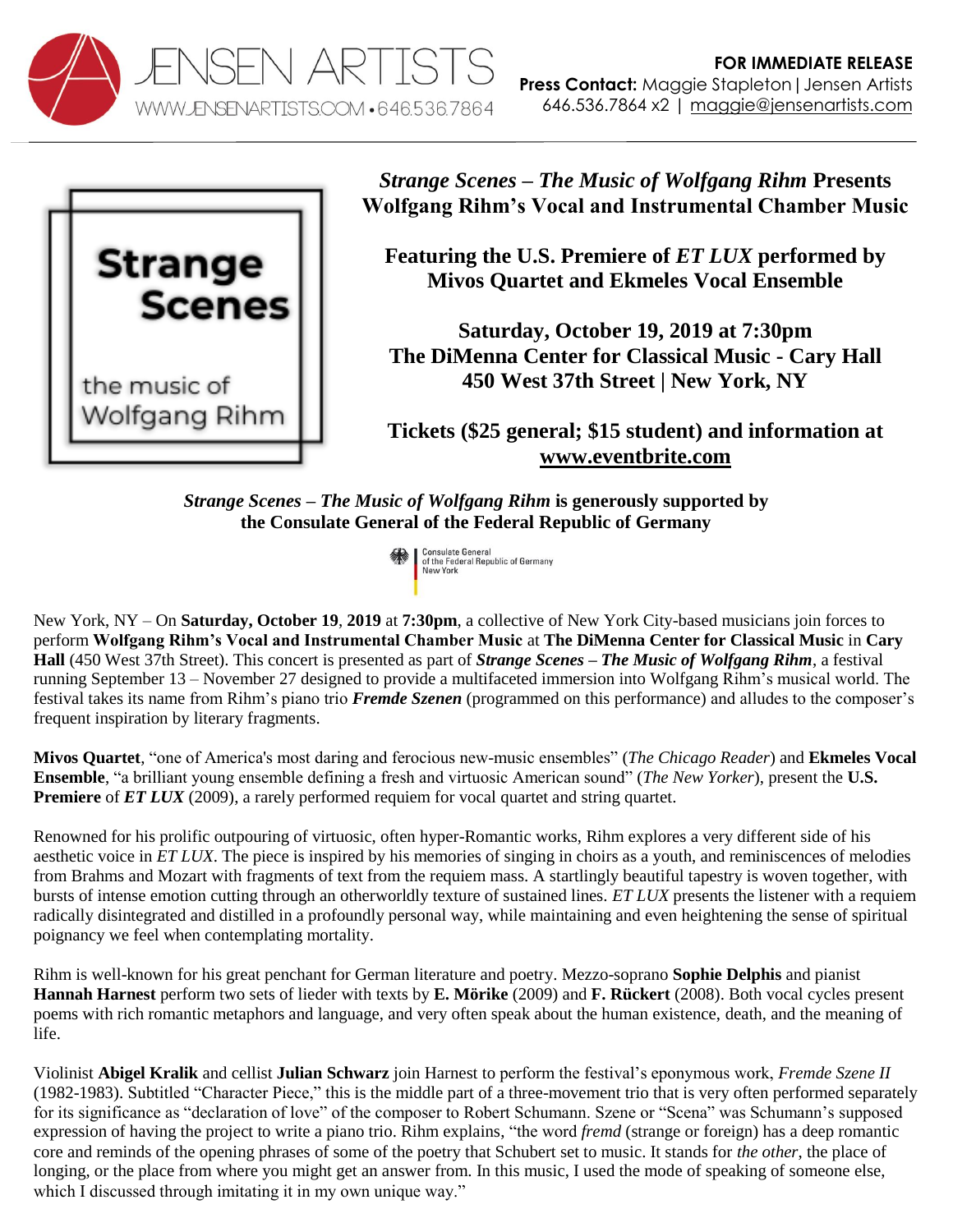## **About the Artists**

**Wolfgang Rihm** (b. 1952, Karlsruhe, Germany) began studying composition under Eugen Werner Welte in 1968. In 1972-73 he studied with Stockhausen in Cologne, then took composition lessons with Klaus Huber and studied musicology with Hans Heinz Eggebrecht. Rihm has taught summer courses in Darmstadt since 1978. He also taught at the Karlsruhe Musikhochschule and was appointed professor of composition there in 1985. Rihm has become one of the most influential composers of the generation born after the Second World War and was among those who effected a paradigm shift in German musical culture, replacing his predecessors' essentially intellectual and structuralist conception of art with one giving freer rein to emotion, adopting a more flexible approach to structure. To this end, Rihm's music often appeals to the highly expressive sound worlds of late nineteenthand early twentieth-century composers, with Mahler and Bruckner being particular favorites. Rihm's output is extremely large and includes highly influential stage works, as well as orchestral compositions, chamber music, and songs. He was honored with countless awards, including the Ernst von Siemens Music Award (2003), the Golden Lion for lifetime achievement at the Venice Biennial (2010), and the Robert Schumann Prize (2014). In 2010, the New York Philharmonic premiered his violin concerto at Avery Fisher Hall with soloist Anne-Sophie Mutter.

The **Mivos Quartet**, "one of America's most daring and ferocious new-music ensembles" (*The Chicago Reader*), is devoted to performing works of contemporary composers and presenting new music to diverse audiences. Since the quartet's beginnings in 2008 they have performed and closely collaborated with an ever-expanding group of international composers representing multiple aesthetics of contemporary classical composition. They have appeared on prestigious series such as the New York Phil Biennial, Wien Modern (Austria), the Darmstadt Internationalen Ferienkurse für Neue Musik (Germany), Asphalt Festival (Germany), Shanghai New Music Week (Shanghai, China), Música de Agora na Bahia (Brazil), Aldeburgh Music (UK), and the Venice Biennale. Mivos is invested in commissioning and premiering new music for string quartet, striving to work closely with composers over extended periods of time. Mivos is also committed to working with guest artists, exploring multi-media projects involving live video and electronics, and performing improvised music. The quartet is the recipient of the 2019 Dwight and Ursula Mamlok Prize for Interpreters of Contemporary Music. The members of Mivos are: violinists Olivia De Prato and Maya Bennardo, violist Victor Lowrie Tafoya, and cellist Tyler J. Borden. [www.mivosquartet.com.](http://www.mivosquartet.com/)

**Ekmeles** is a vocal ensemble dedicated to the performance of new and rarely-heard works, and gems of the historical avantgarde. New York is home to a vibrant instrumental New Music scene, with a relative paucity of vocal music. Ekmeles was founded to fill the gap by presenting new a cappella repertoire for solo voices, and by collaborating with these instrumental ensembles.

Notable collaborations include the World Premiere of Ann Cleare's Earth Waves with William Lang, and Nathan Davis' *The Sand Reckoner* with ICE's Jacob Greenberg, the U.S. Premieres of Bernhard Lang's *Fremde Sprachen* and Stefano Gervasoni's *Dir - In Dir* with Carlos Corderio and the Mivos Quartet, Mathias Spahlinger's *über den frühen tod fräuleins anna augusta marggräfin zu baden* with members of Tilt Brass and loadbang, Beat Furrer's *FAMA* with Talea Ensemble, and Luigi Nono's *Quando Stanno Morendo* with AMP New Music, and concerts of world premieres by Columbia University and New York University composers. Other performances include the first concert performance of the complete choral works of John Cage on the Avant Music Festival, two nights of Christopher Cerrone's *Invisible Cities* with Red Light New Music, and several appearances at Miller Theatre on their Pop-Up Concert and Composer Portrait series.

Director Jeffrey Gavett brings a hybrid vision to the group: he is an accomplished ensemble singer and performer of new works and holds degrees from Westminster Choir College and Manhattan School of Music's Contemporary Performance Program. He has assembled a virtuoso group of colleagues who bring their own diverse backgrounds to bear on the unique challenges of this essential and neglected repertoire. The members of Ekmeles for this performance are Tim Keeler, countertenor; Tomás Cruz, tenor; Jeffrey Gavett, baritone; Steven Hrycelak, bass. [www.ekmeles.com.](http://www.ekmeles.com/)

German-American pianist **Hannah Harnest** is an extremely versatile artist, who was educated at the Conservatoire Supérieur de Paris and the Royal Academy of Music in London, but who also trained as a journalist at Columbia University New York. She has played extensively as a soloist with orchestras in Germany, Italy, Hungary, and France, collaborating with Maestros such as Marzio Conti and Daniel Grossmann. She has appeared as a chamber musician with the Loewenberg Trio, and as a vocal accompanist at the Philharmonic Hall in Munich, the Wigmore Hall in London, Forchheim Auditorium (Center for Jewish History) and National Sawdust in New York, Harris Concert Hall in Aspen, Colorado, and the Richard B. Fisher Center for the Performing Arts in Annandale-on-Hudson, amongst others. An invited resident at many international festivals (Encuentro de Santander in Spain, 2016 Britten Pears Young Artist at the Aldeburgh Festival, UK, Aspen Music Festival 2018, and Colburn Foundation Fellow at Songfest Los Angeles 2019), Harnest has been notably influenced by Malcolm Martineau, Roger Vignoles, Menahem Pressler, Michael Dussek, Olivier Gardon, Gordon Fergus-Thompson, and Yonty Solomon, and has been a semi-finalist at international competitions "Das Lied" in Heidelberg, and "Wigmore Hall Song Competition" in London. Her interest in contemporary music has been fueled by the collaboration with Wolfgang Rihm's student Nico Sauer (b. 1986), whom she commissioned to write a piano trio, as well as her work with Dawn Upshaw and Kayo Iwama as part of a two-year